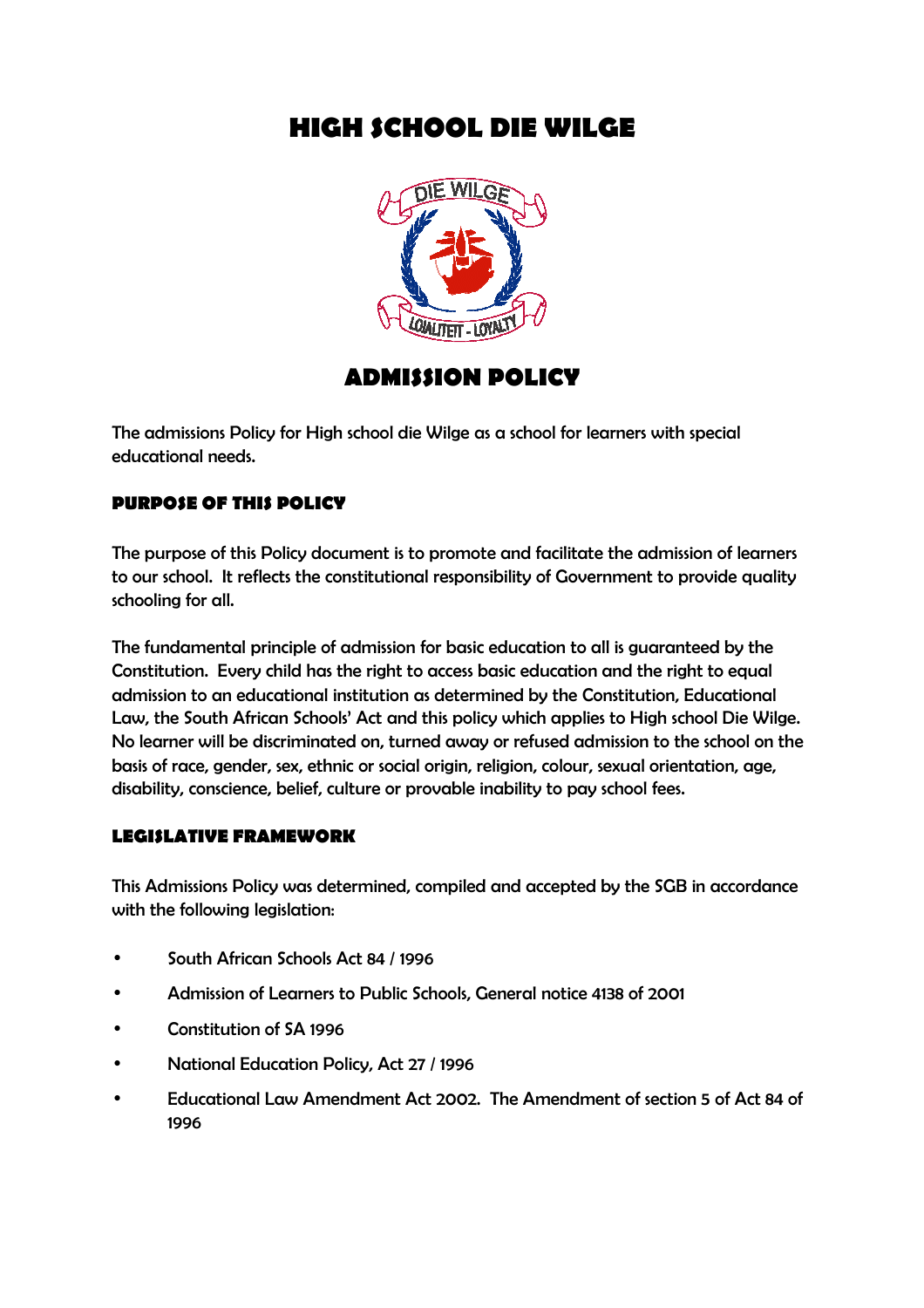- Admission Policy for schools North West Province, 1997
- Language in Education Policy (NEPA) Act, 27 / 1996
- Health Professions ACT, 1997 (Act no: 56 of 1974) as amended. Government Gazette no: 26497 of 2 July 2004
- Children's Act, 38 / 2005 as amended. Government Gazette Volume 492
- Children's Act, 38 / 2005 as amended. Government Gazette Volume 492, no 28944 of 18 June 2006
- Refugees Act, 130 / 1998
- Aliens Control Act, 96 / 1991
- White paper 6 Special needs education
- Departmental Circular nr 31 of 2004: Procedure in the placement of a learner in a public special school as directed by the HOD
- Admission procedures for special schools as directed by Me MO Morumo DCES Inclusive Education and Mr Hartman – CES Professional Support Services – 10 April 2012
- Departmental Circular 20 of 2014: Learner registrations and admission, as directed by Dr IS Molale Superintendent General.

And whereas the School and its SGB defer to the relevant provisions of the enactments to the extent that they may be valid and binding upon them and take precedence over the power of the SGB to determine the admission policy of the School, whilst being determined to ensure the full implementation of the School's admission policy within the parameters of the enactments and any other applicable enactments from time to time;

Now therefore the SGB, on behalf of the School, declares the School's Policy for Admission of Learners to the School or different grades at the School, to be as follows:

## **1. APPLICATIONS FOR ADMISSION TO THE SCHOOL**

- 1.1 It is acknowledged that  $-$
- a. the Head of Department (Education) (hereinafter referred to as "the HOD") and/or officials of the Department of Education (DOE), including the Principal, delegated by the HOD (hereinafter referred to as "the HOD delegate(s)") is/are responsible for the administration for the admission of learners to the School; and
- b. the HOD/the HOD delegate(s) must determine a process of registration for admission to public schools in order to enable the admission of learners to take place in a timely and efficient manner.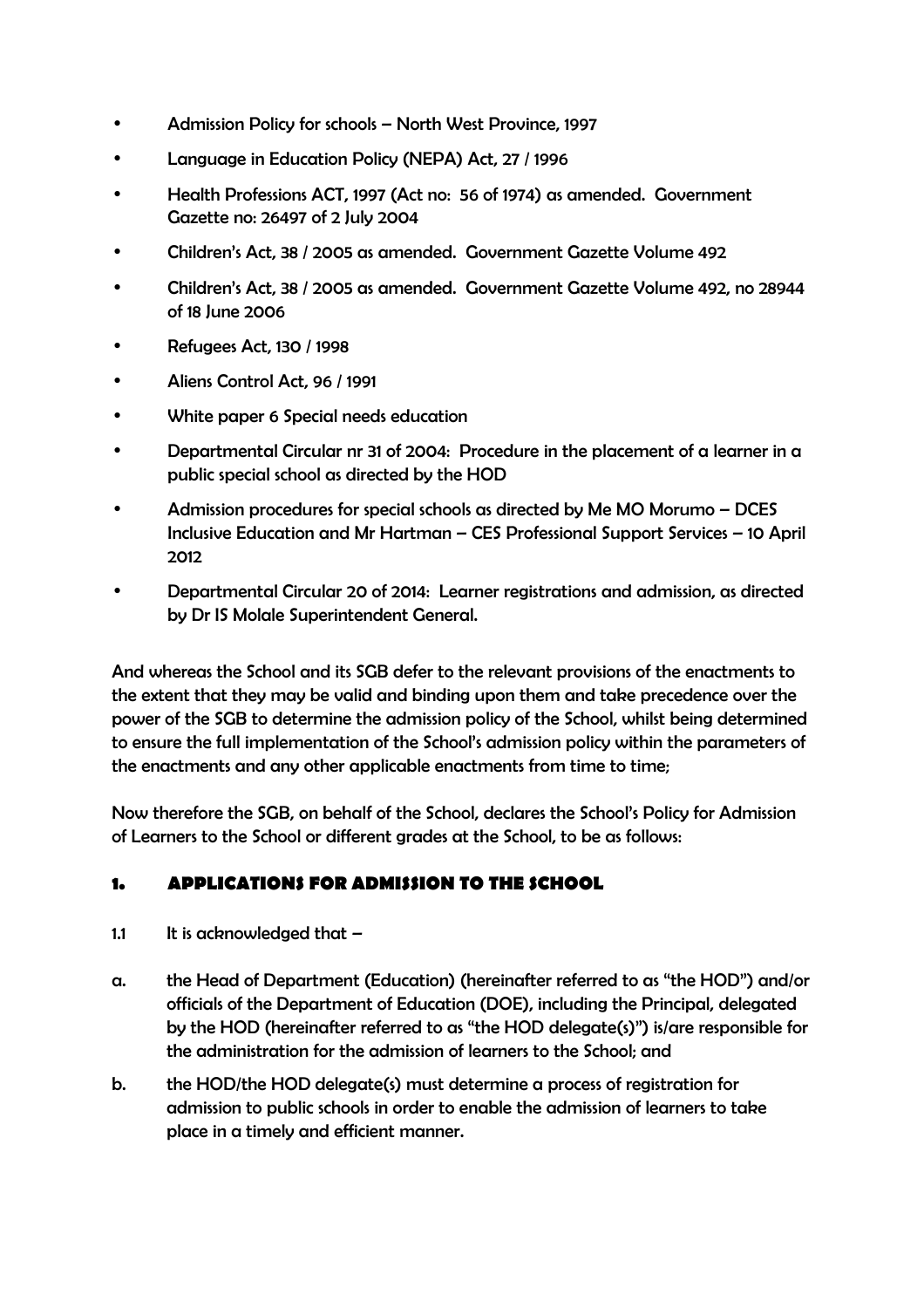- 1.2 It is emphasized that the HOD/the HOD delegate(s)/the School Principal must (and will be required to) take this policy into account demonstrably, fairly and in accordance with law at all times whilst acting in accordance with paragraph 1.1 above, or whilst engaged in the process of deciding upon applications for admissions. The School and its SGB will also require the HOD/the HOD delegate(s)/the School Principal to allow the SGB full access to and copies of any registers or files kept as part of the admission process.
- 1.3 The SGB require the HOD/the HOD delegate(s)/the School Principal to add to the prescribed application form, and ensure the completion by the Applicant of the Schedule of Information required by the governing body attached hereto.
- 1.4 The SGB require the School Principal to ensure that Applicants are informed of and in writing acknowledge having read and understood:
- a. this Admission Policy
- b. the School's language Policy
- c. the Code of Conduct for Learners
- 1.5 The School and the SGB subscribe to the view that according to law, and in the absence of a Court Order directing otherwise, the legal guardian(s) of a minor learner has/have the exclusive right to decide upon the school where their child/ward is to be enrolled. Consequently, the School and SGB do not recognize and application as being valid, unless made by the guardian(s) or person(s) by order of Court entrusted with the custody of the minor learner, or a person or persons thereto authorized by them in writing. The School and the SGB also regard adherence to this approach as being essential in that it ensures that valid permission may be given for the treatment of the learner **in loco parentis**, for the learner to embark on excursions, and so forth. Consequently, the HOD/the HOD delegate(s)/the School Principal are required to ensure that this approach is strictly adhered to.
- 1.6 The SGB undertakes to support the HOD/the HOD delegate(s)/the School Principal in encouraging the persons referred to in paragraph 1.5 to apply for the admission of their children/wards before the end of the year preceding the next school year.
- 1.7 Subject to this Policy, the SGB requires the HOD/the HOD delegate(s)/the School Principal to co-ordinate the admission of learners to High school die wilge, in consultation with it and undertakes to give constructive support in ensuring that all eligible learners are suitably accommodated.
- 1.8 The School and the SGG require strict observance by the HOD/the HOD delegate(s)/the School Principal of the following provision of the Constitution as a prerequisite to any decision to be taken regarding the admission of a learner to the School –

## **"28 (2) – A child's best interests are of paramount importance in every matter concerning the child."**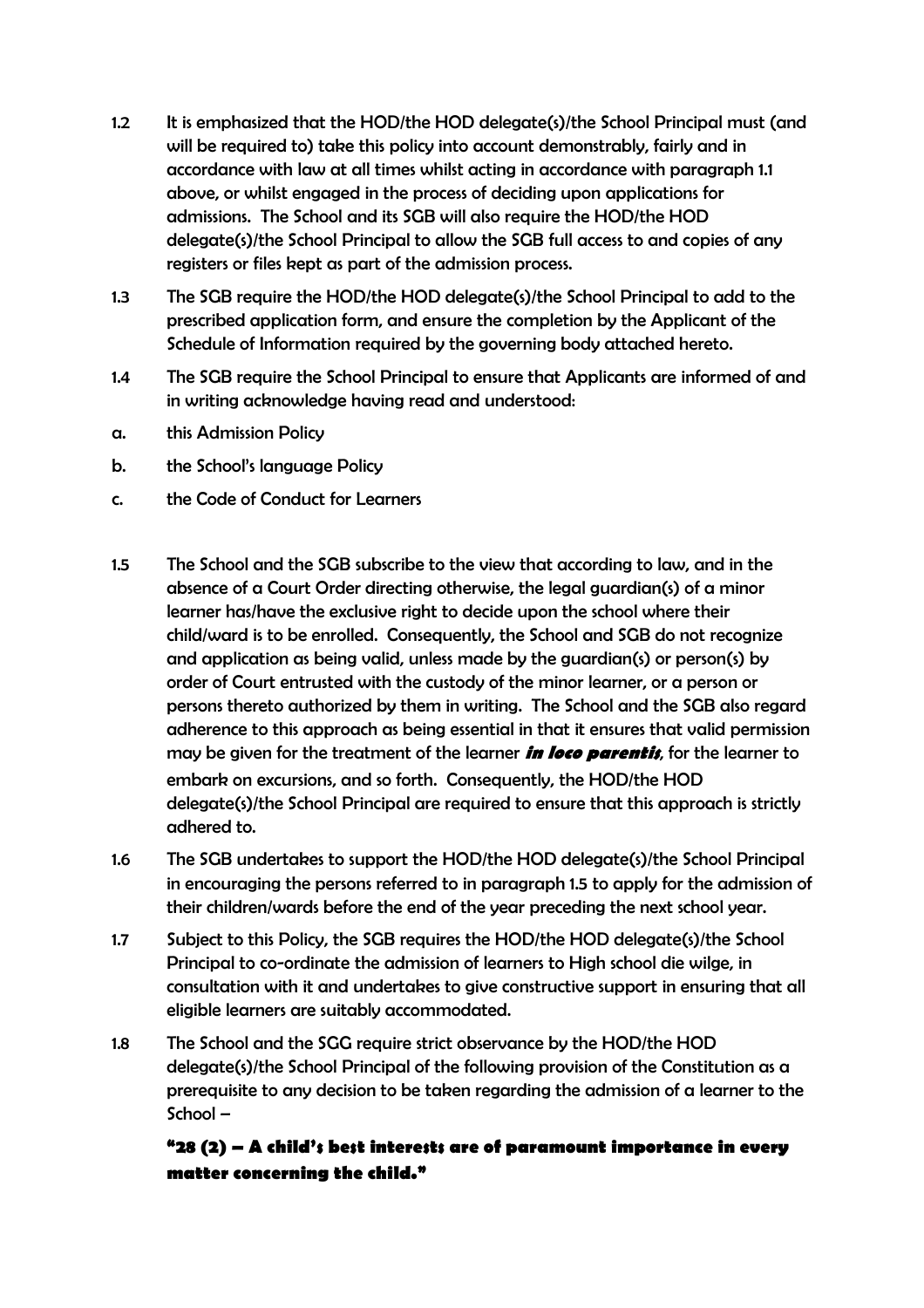## **2. THE SCHOOL'S CODE OF CONDUCT FOR LEARNERS (INCLUDING DRESS CODE)**

The Applicant is to note that whilst his/her refusal to subscribe to the School's Code of Conduct for Learners (including dress code) cannot be an obstacle to the admission of the learner to the School, the code is nevertheless binding on the learner. Section 8(4) of SASA provides as follows:

"Nothing contained in this Act exempts a learner from the obligation to comply with the code of conduct of the school attended by such learner."

The Applicant is encouraged to support the School in familiarizing him/herself with the School's Code of Conduct for Learners and seeing to the observance thereof by the learner.

### **3. SCHOOL FEES**

3.1 The Applicant is to note that the failure or refusal or inability of parents (as defined in Section 1 of SASA) to pay school fess cannot be an obstacle to the admission of the learner to the School.

 A learner is admitted to the full school program and may not be suspended from attending class, refused entry to cultural, sports and social activities, refused a school report card or transfer certificate, or be victimized in any other way based on his/her parents' –

- a. inability to pay school fess or failure to have done so at any stage;
- b. failure to support the mission statement and code of conduct of the School;
- c. refusal to enter into a contract in terms of which the parents waive their right to claim for any consequential damage relating to the learner's education.
- 3.2 In terms of Sections 38-41 of SASA, a budget meeting of parents of learners enrolled at the School must be held on thirty (30) days' written notice to parents. At the meeting the majority of parents present decide whether or not to accept the budget prepared by the SGB for the next financial year. At the same meeting the majority of parents present and voting may decide that the payment of school fees is to be compulsory, what the amount of school fees per learner per year will be, and what criteria will be used to grant total or partial exemption to parents who are unable to pay the compulsory fees or the full compulsory fees. Parents who are unable to pay any of the fees or the full amount of the fees are entitled to apply to the SGB on the prescribed forms for total or partial exemption from the payment of school fees. Such applications must be dealt with in confidence by the SGB, which must act fairly and apply the abovementioned criteria and the provisions of the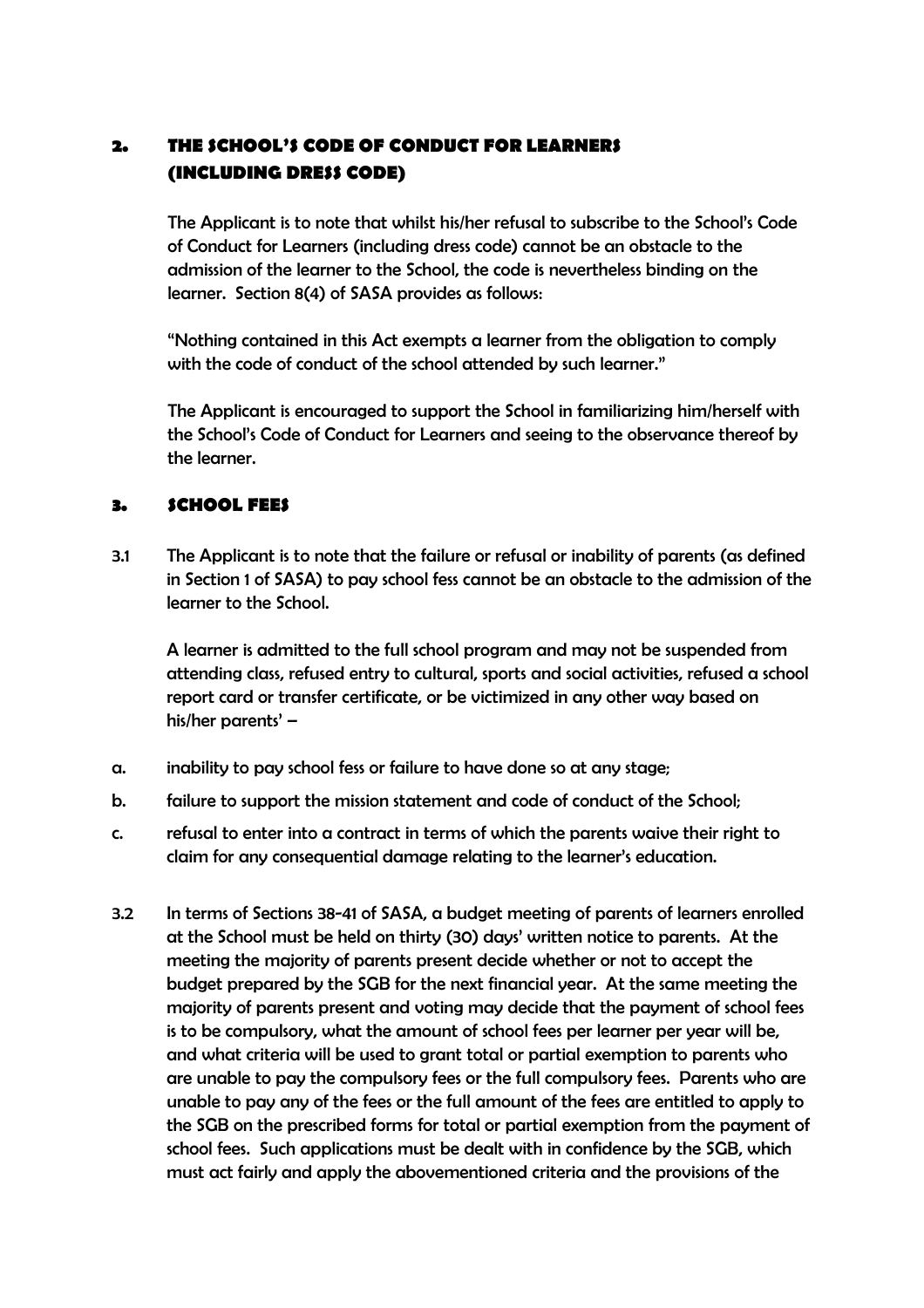applicable ministerial policy and Regulations Relating to the Exemption of Parents from Paying School Fees in Public Schools (Government Notice R1052), a copy of which will be furnished to parent(s) on request. Parents applying for relief may request an educator at the School or any other person to assist him/her/them with the application. A parent/Parents who feel aggrieved at the decision of the SGB may appeal to the HOD, following the procedure set out in the said Regulations.

3.3 It is important, however, for Applicant(s) for exemption to note that the **combined annual income of parents** is taken into account in the decision as to whether or not the parent(s) qualify for exemption. "Combined annual gross income of parents" is defined in Regulation 1 of the aforesaid Regulations as –

 "the gross income of all the parents of a learner as defined in the Act, calculated together….".

3.4 The Applicant's attention is drawn to the following provision of SASA –

 (Section 41) – "The governing body of a public school may by process of law enforce the payment of school fees by parents who are liable to pay….."

3.5 Parents of learners are encouraged to support the high standard of education and the sound school facilities and environment by paying school fees and, where they are exempted totally or partially from the payment of compulsory school fees, to offer their services to the SGB for the benefit of the School.

# **4. PROCEDURE IN THE IDENTIFICATION, REFERRAL AND PLACEMENT OF A LEARNER IN A PUBLIC SPECIAL SCHOOL / IN HIGH SCHOOL DIE WILGE**

- 4.1 The parent/guardian of the learner or a school on behalf of the parent/guardian of the learner may apply for placement in a public special school.
- 4.2 Before placement:

The Institutional Level Support Team needs to follow the next procedure:

4.2.1 Interviews must be conducted with the parents/guardians of the learner.

Requirements from parents:

• Together with the application form, the parent must submit to the principal an official certified copy of the **birth certificate** of the learner. Should the parent be unable to furnish a birth certificate, the learner may be provisionally admitted until a copy of the certificate has been obtained from the regional office of the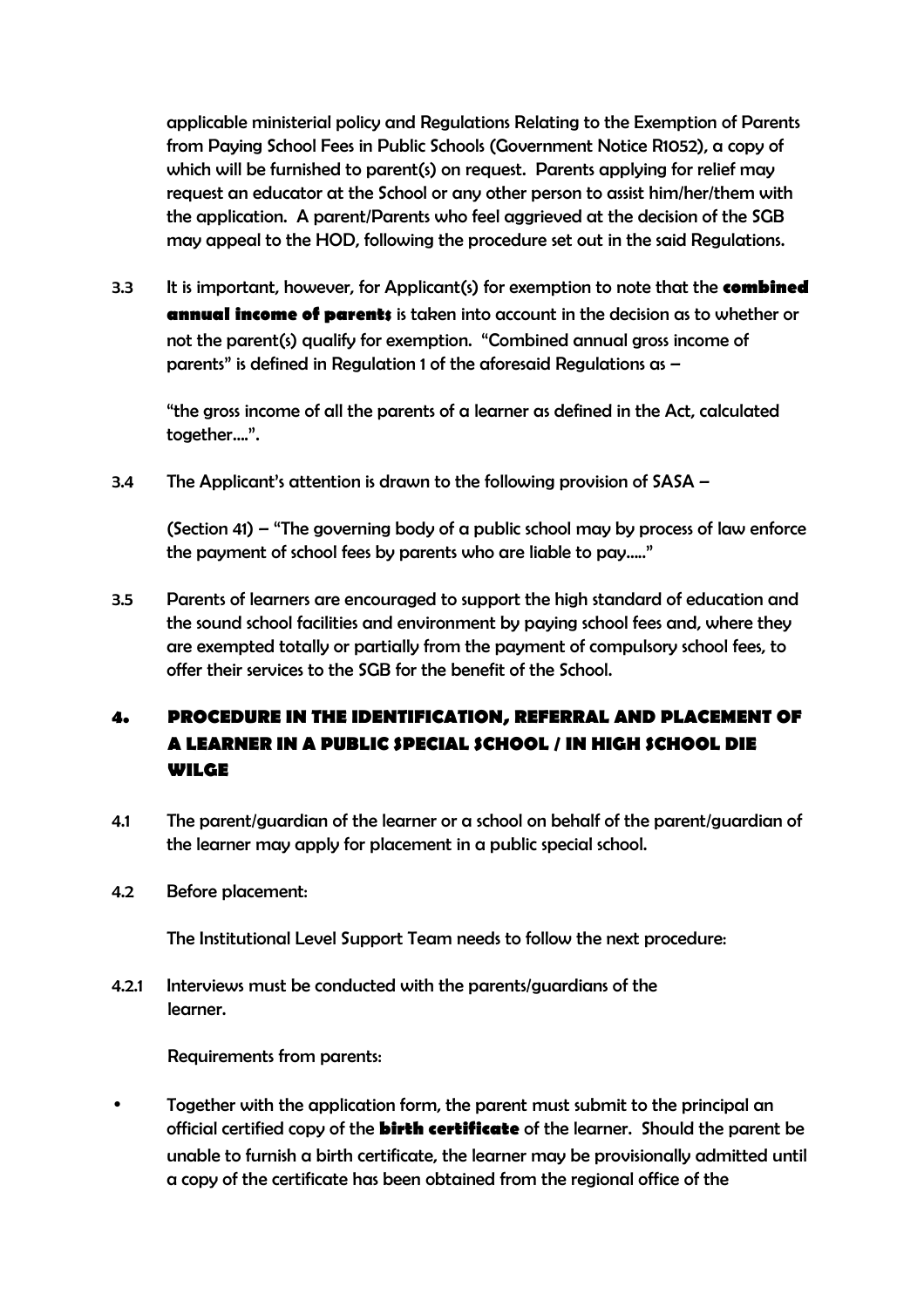Department of Home Affairs. The principal is required to inform the parents that any false statement with regard to the age of the learner constitutes a crime.

- Medical history reports of the learner (clinic card / doctor's report/ etc.) The parent must also produce evidence that the learner has been immunized against the following illnesses: polio, measles, tuberculosis, diphtheria, tetanus and hepatitis B.
- Copy of Marriage Certificate (if name of child differs from parent).
- Copy of ID of parents of the child.
- Proof of residence / employment
- Copy of Foster parent documents (if applicable)
- Previous school records / most recent progress report.
- Intervention that the learner has received from previous schools
- Previous interventions that the learner might have received from a therapist, health care professional, etc.
- Copies of referral forms (if applicable)
- 4.2.2 Screening of a learner
- Identify the type and degree (mild, moderate or severity) of barriers.
- Level of support needed for the learner.
- Need for assistive devices.

### **Examples of screening:**

Screening the following aspects of the learner (Making use of the available assessment tools and checklists):

- Physical abilities balancing, running, skipping, hearing, sight, etc.
- Cognitive abilities following instructions, reasoning, communicating, and scholastic skills: Knowing basic concepts (numbers, shapes, colours, cutting, writing, reading, spelling, etc.)
- Social circumstances poor socio-economic background, late enrollment at school, does the learner receive a grant, level of support at home, within the community, etc.
- General health condition of the learner Any medical problems/diagnosis for example: diabetes, allergies, epilepsy, chronic medication, etc. The purpose of this is to give support to the learner when needed. (However it is optional for the parent to disclose the ailment of his/her child).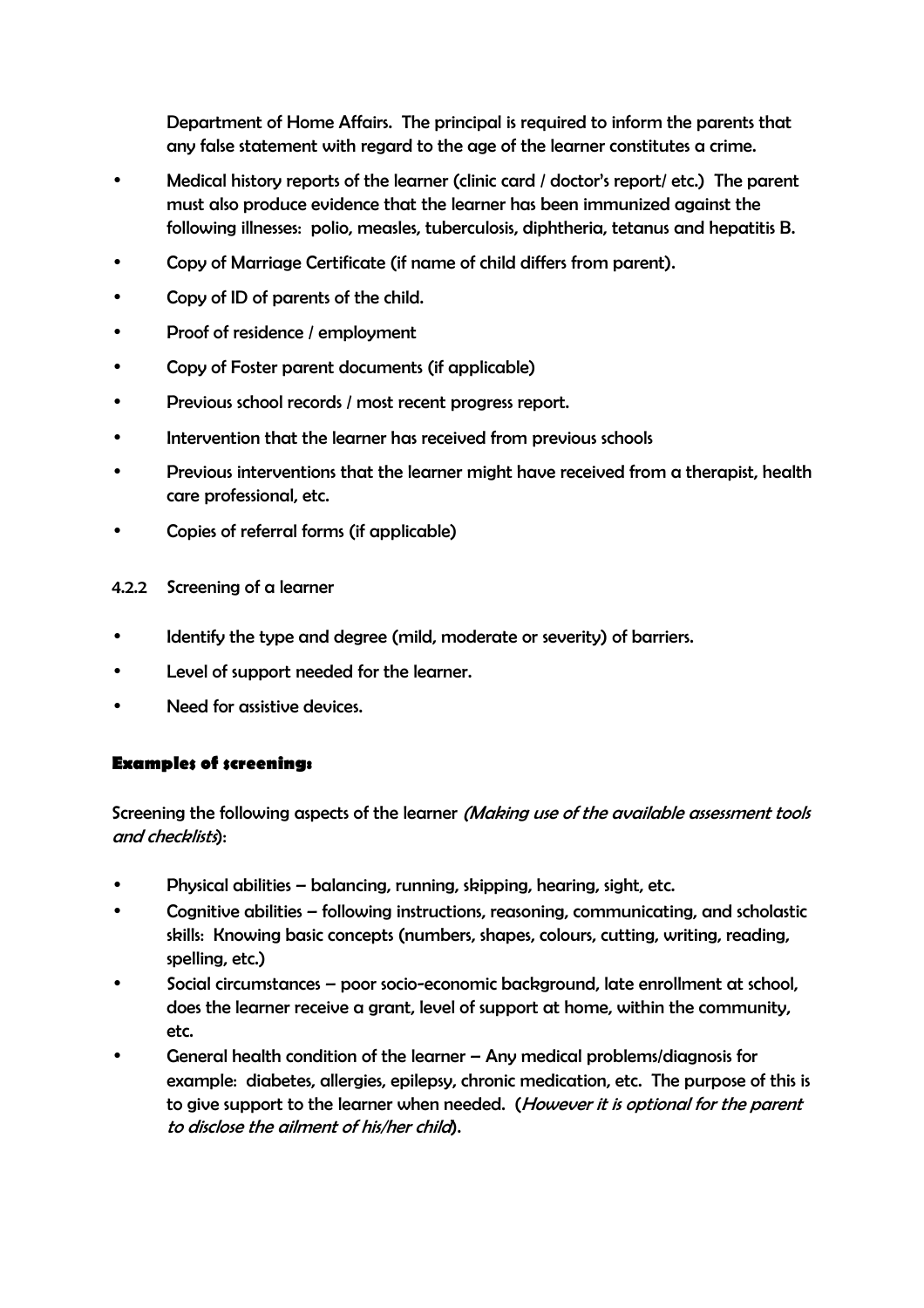- **Language The language policy of the school states that the language of teaching and learning will be in AFRIKAANS or ENGLISH. The learner should thus be screened to make sure that he/she understands one of the two languages. The learner should be able to communicate, read and write in one of the two languages**.
- 4.2.3 Learner age requirements for admission
- Learners should be 13 or 12 turning 13 during the year of admission.
- The age norm is the year plus 8 years. The child should have failed twice during his time in mainstream.

| <b>GRADE</b>         | <b>NORM</b> | <b>CAN ALSO BE</b> |
|----------------------|-------------|--------------------|
| <b>Orientation 1</b> | 13          | 13/14              |
| Year 1               | 14          | 14/15              |
| Year 2               | 15          | 15/16              |
| Year <sub>3</sub>    | 16          | 16/17              |
| Year 4               |             | 17/18              |

- **No learner will be admitted when he or she is 16 turning 17 years during the year of admittance.** Only learners that are coming from other special schools – learners with a ELSEN number that need to complete the program / curriculum or grade will be excepted.
- Due to the vulnerability of learners it is impossible to handle severe behavioral problems; extreme hyperactivity; aggression; etc. High school Die Wilge is not a school for severe behavioral challenged learners and will thus not admit them.
- In the case of transfers of learners from other LSEN schools admission will be for all the relevant age groups, provided that parents request a transfer because they are moving into our area and not because the behavior problems of the learner forces them to look for an alternative school.
- 4.2.4 **NB:** Explain to the parents the nature of the school and the highest qualification the learner can obtain at the school.
- 4.2.5 If the learner meets the admission criteria of the school, the parent and learner has to take the application form to the relevant Inclusive Education officials. He/She will do a final evaluation and make the recommendation for placement at High school Die Wilge.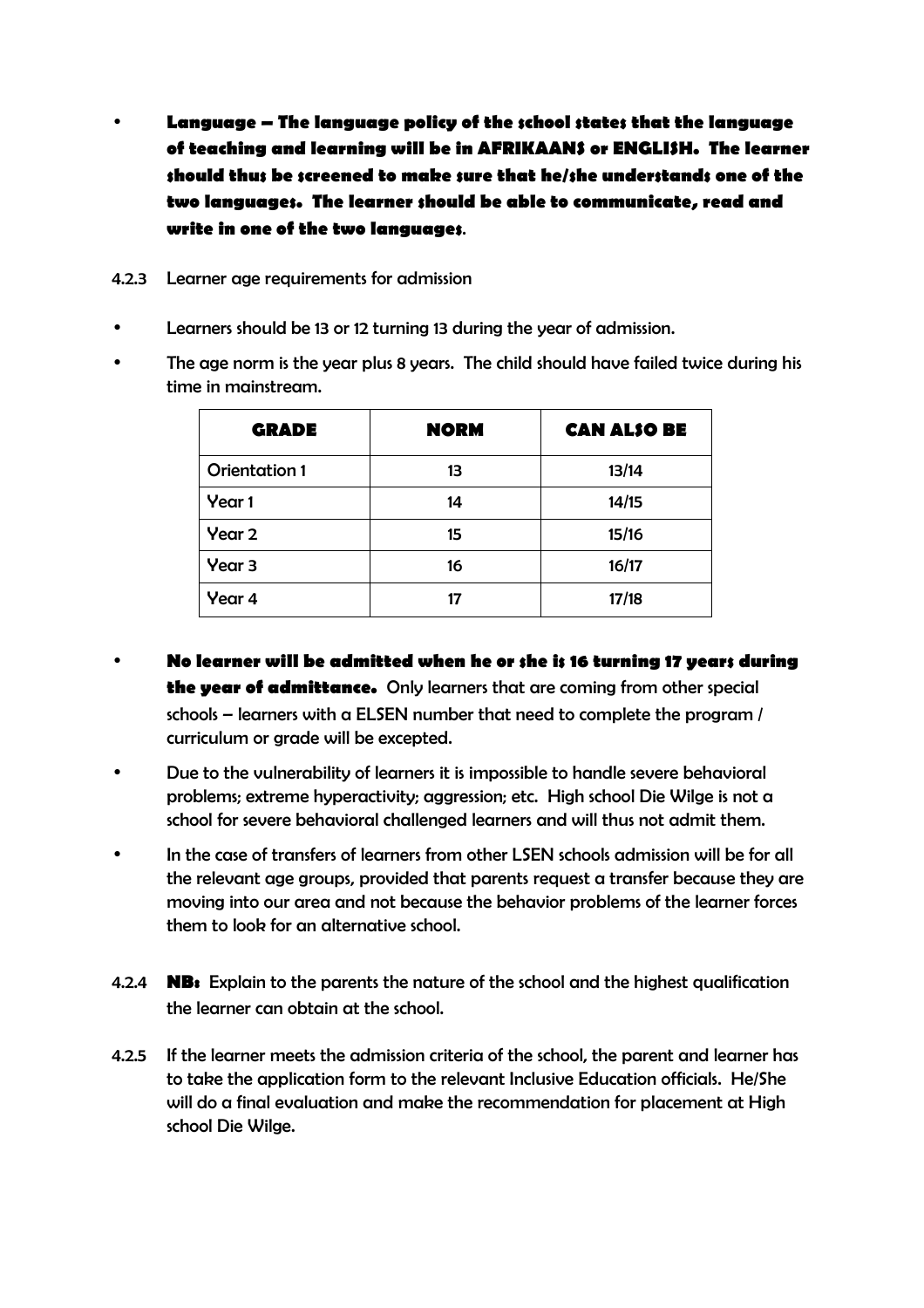- 4.2.6 When approved and admitted to the school, the school has to send the relevant documents to the Inclusive Section to allocate an LSEN number. As soon as this number is allocated the number will be captured on the LSEN Register and this number also has to be captured on the learners profile at the school.
- 4.2.7 In the case where a particular special school is full, learners must be placed on a waiting list (according to the date of application). The placement of learners on waiting lists must be controlled and monitored by the Division Inclusive Education on a regular basis in collaboration with other special schools/LSEN Units to ensure that learners do not stay too long on waiting lists.

Records of applications must be kept at the school, Regional Office and Head Office.

- 4.2.8 Should a learner move from one public school to another, the principal must complete a transfer card and either hand it to the parent or forward it to the other school.
- 4.2.9 Other Documents See schedule A to this policy for a full list of documents required for admission.
- 4.2.10 Learners from the North West Province staying inside the feeder area will be considered first.
- 4.2.11 Admission to any public special school of any learner cannot be denied should the above mentioned documents not be available. However, every effort must be made to obtain these documents.

### **5. LEARNER REGISTRATIONS / REGISTRATION PERIOD**

The South African Schools Act (SASA) 84 of 1996 makes provision for compulsory attendance, every parent must cause every learner (of the school going age) for whom he/she is responsible to attend school from the first day until the last day of the school year in which such a learner reaches the age of 15 years or the ninth grade, which ever occur first.

The North West Department of Education deems it important that learner registration should be concluded before the commencement of the following academic year to ensure that teaching takes place on the first day of the reopening of schools at the beginning of the year. This will enable schools to be ready, resourced and with informed plans that will allow smooth operations at the start of the year.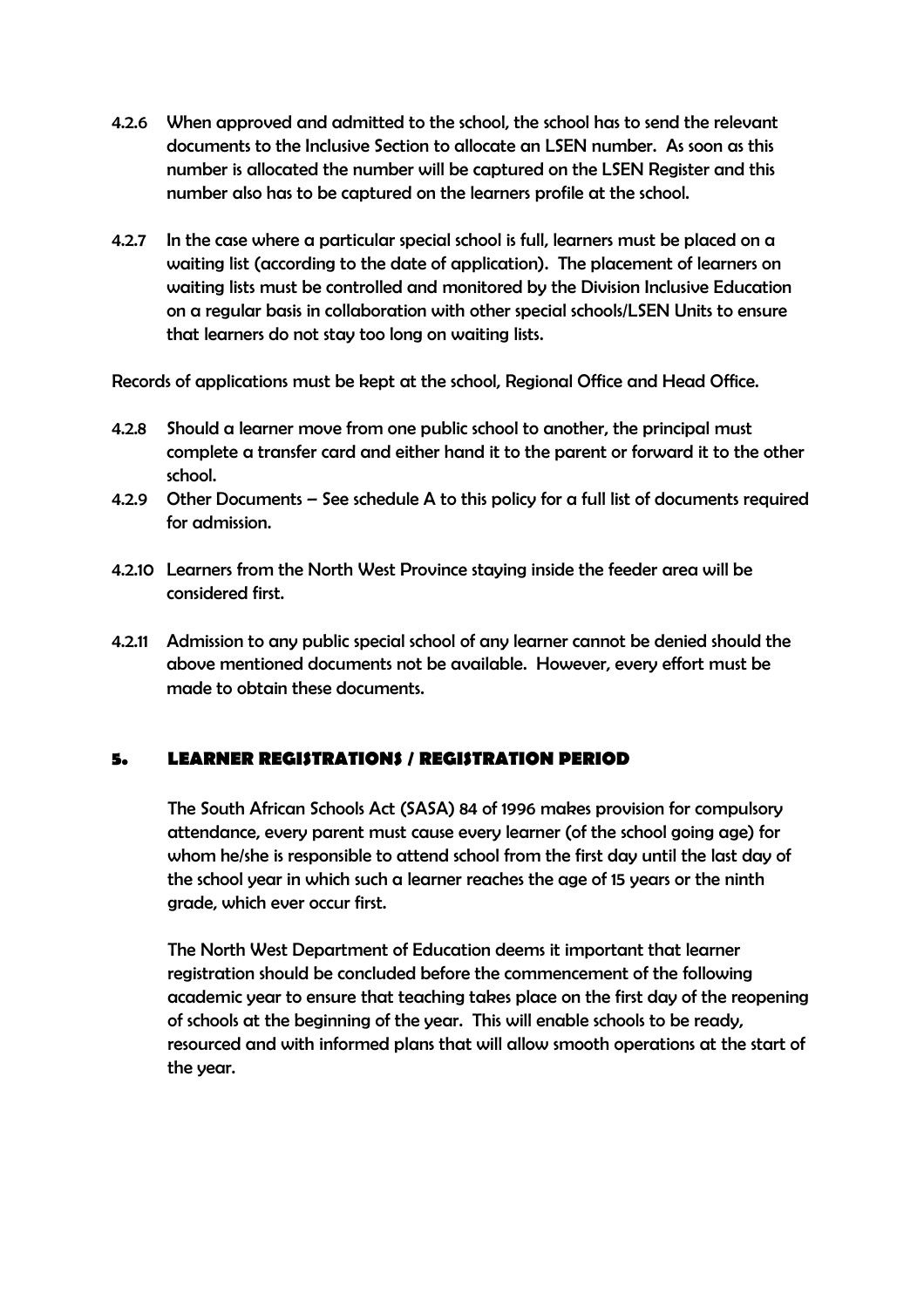### 5.1 Registration Period

### 5.1.1 Currently Enrolled Learners

 A parent of a learner currently enrolled at High school Die Wilge must confirm in writing – thus complete the re-admittance forms before the end of September of the current year, if the parent intends to retain the learner in High school Die Wilge (School and Hostel).

 Parents have to remember – admission will be on a first-come-first-served basis for all learners who meet the admission requirements as set out in SASA.

### 5.1.2 First Time Enrolments

- The registration process continues throughout the year. However, it is recommended that the majority of learners be registered during the period July to September proceeding the school year to which the learner's application for admission pertains.
- An admissions register of all admissions of learners to the school will be kept. This register must contain the name and address of learner, date of birth, age, identity number (if applicable), and names of learner's parents and name of current school (if of school going age).
- Admission forms are made available to parents on request. When assistance is required, parents are assisted in completing these forms.
- Learners that are currently in the school will be placed first, then first time enrolments.
- The learner's parents will receive a SMS, phone call or written notice of the acceptance or refusal of their application, within a reasonable time.
- All unsuccessful applicants will then be waitlisted in chronological order and advised to apply at other Special Schools as well (if applicable).
- Waiting lists for all learners who are not placed will also be submitted to the Circuit Manager.

### **6. APPEALS PROCEDURE**

It is a national mandate to ensure that all learners of school going age are admitted in schools and their rights to education are protected. Parents and/or guardians experiencing difficulty in enrolling their children may approach Circuit Manager for assistance and contact details may be obtained from the school.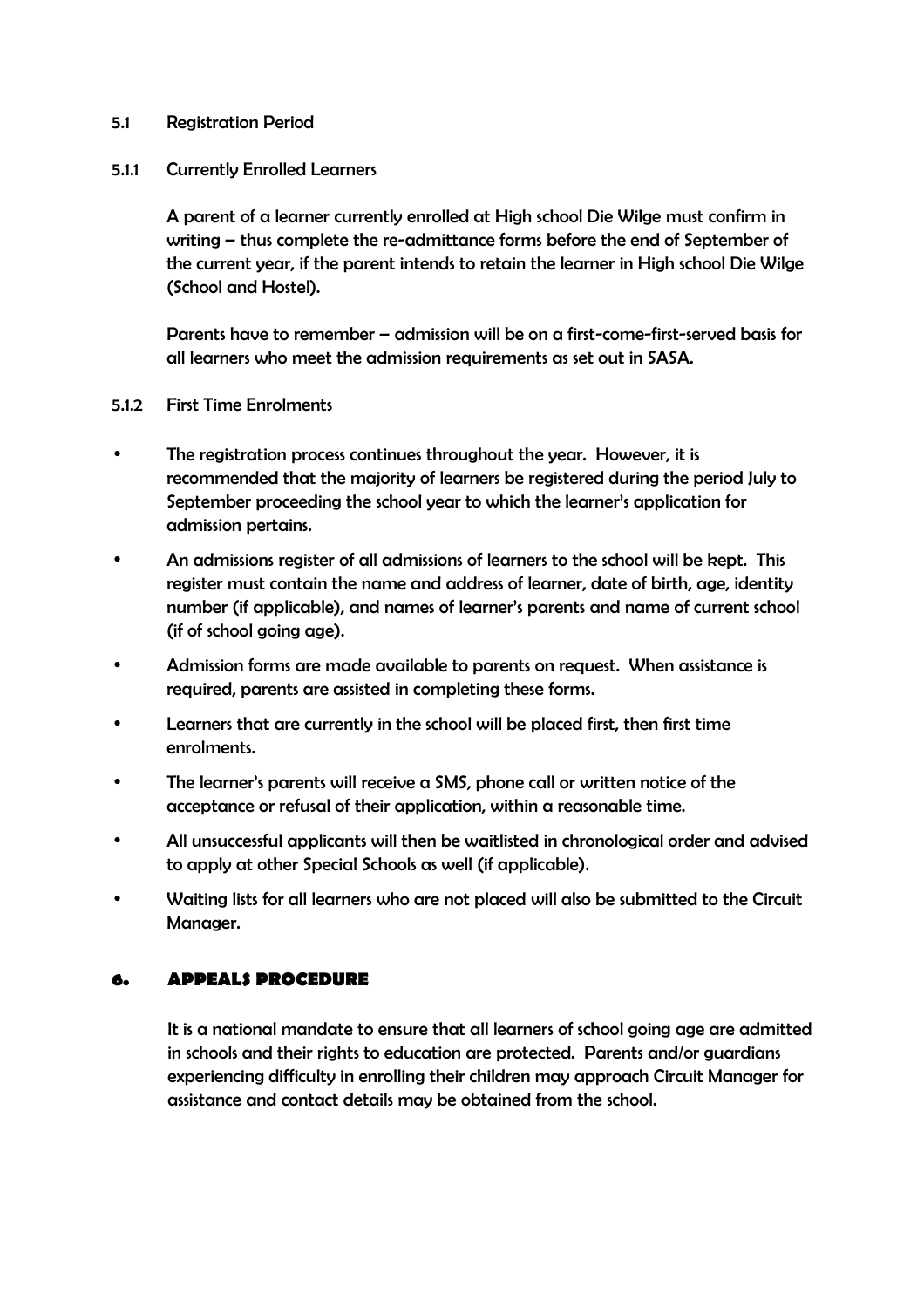### **7. ADMISSION OF NON-CITIZENS**

For a learner who is not a South African citizen of our country to be enrolled at our school one of the following documents must be made available to the school:

- Permit for temporary or permanent residence issued by the Department of Home Affairs.
- A study permit
- Prove of application to the Department of Home Affairs to legalize their stay in the country.

 Where the required documentation is not available, the child will be admitted to the school conditionally, while the parent obtains the required documentation.

### **8. TRANSFER OF A LEARNER**

- Learners, not of school leaving age, leaving the school, need to request, in writing, permission to transfer to enable them to proceed to be admitted at a new school.
- A Transfer Certificate will be provided to the learner and the Learner profile forwarded to the new institution.

### **9. SCHOOL PROPERTY**

The Applicant's attention is drawn to the following:

- Every learner of a public school shall take good care of the property of the school which is placed at his/her disposal, and shall return it to the school on or before a date specified by any educator employed at the school.
- The parents of a learner at a public school shall be liable for any damage to or loss of school property in respect of which the learner concerned is liable to the school,
- It is the duty of every parent to assist the State and the governing body of a school to promote a culture of respect for the school property.

### **10. RISK OF DAMAGE OR LOSS**

The Applicant is notified that the School accepts no liability for the damage to, or destruction or loss of any property brought on the School premises by the learner or his/her parents(s). It matters not who causes such damage, destruction or loss, how it is caused, whether it is caused by someone's act or failure to act, or whether it is caused by someone's intention or negligence. The School accepts no liability. Learners are encouraged to safeguard property brought onto the School premises,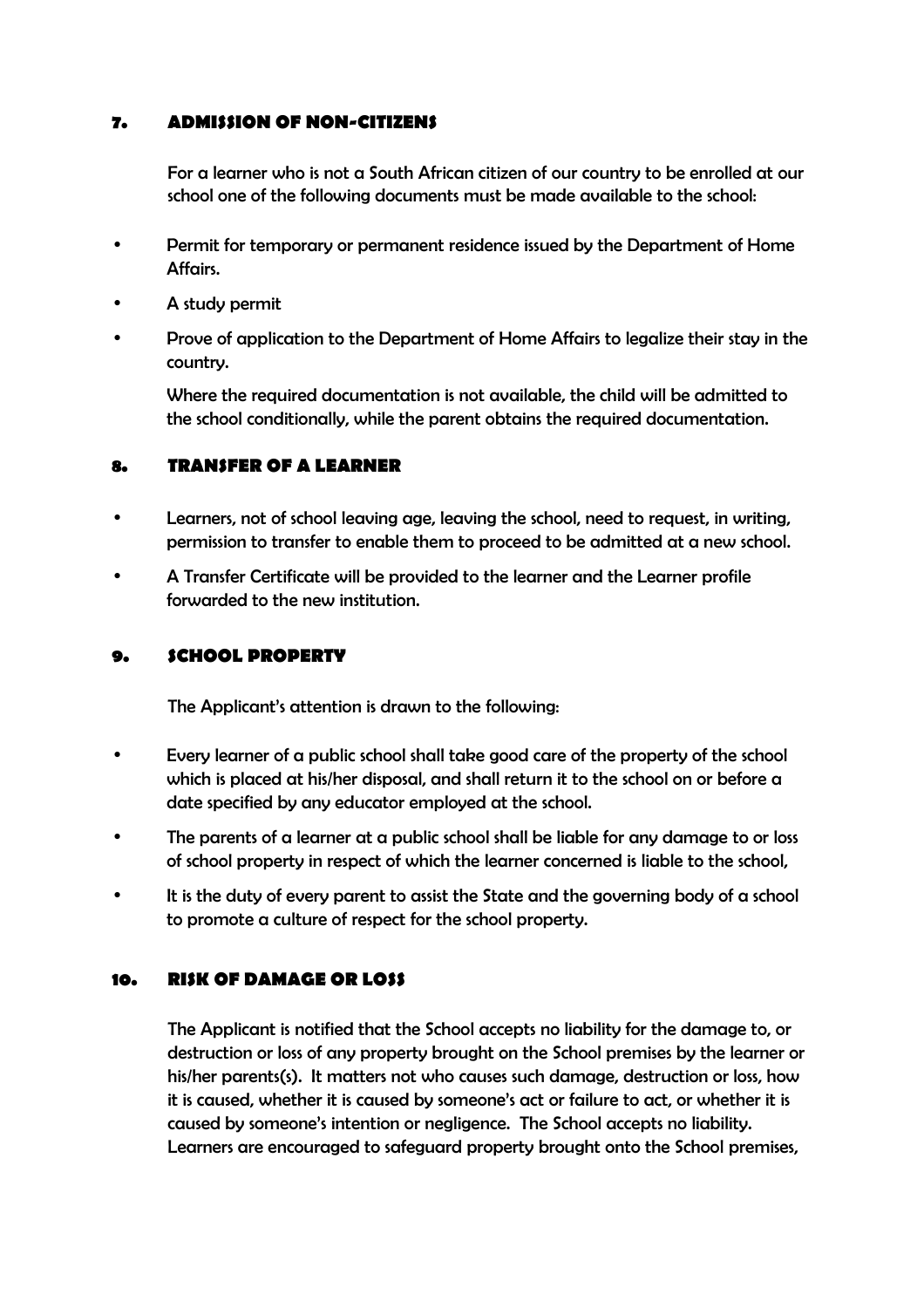and Applicants and parents of learners are encouraged to take out their own insurance against such damage, destruction or loss.

## **11. THE SGB AND THE LEARNERS OF THE SCHOOL**

The SGB considers itself to be in duty bound to protect the educators, learners, parents and on-educators of the School from physical or mental violence to the full extent of its power to do so and further, to foster the physical, mental and moral welfare of learners. To this end, the SGB:

- reserves the right to scrutinize the disciplinary and behavioral record of any prospective learner of the School, and to take all steps within its power to prevent the admission of a learner whose conduct or behavior may endanger the very interest the SGB considers itself to be in duty bound to protect;
- may enquire from and take issue with the HOD concerning the wisdom of admitting a learner to any grade in the School when the learner will be severely prejudiced by reason of the inability of the learner to communicate or be communicated with at the level required for proper tuition to take place in that grade;
- may take whatever steps may be reasonably practicable, given the resources and circumstances of the School, to assimilate a disabled prospective learner into the School; and
- requires a member of staff or a learner or any learner's parent(s) to report to it any matter relating to the abuse of the rights or invasion of the interests which it seeks to protect.

### **12. THE PARENTS AND THE SCHOOL/SGB**

- 12.1 The parents(s) of learners are requested to complete the prescribed consent form to enable the School staff to act in the best interest of the learner in cases of emergency or to relieve the learner's pain or discomfort until the parent(s) can intervene.
- 12.2 Parents of learners at the School have, apart from their duties, several rights. *Inter* alia, they have the right to be consulted regarding the formulation f the School's language and religious policies and code of conduct, or any amendments thereto. They are also invited to submit recommendations and proposals to the SGB regarding the supplementation or amendment of existing policies or the existing Code of Conduct for consideration by the SGB.
- 12.3 Parents are encouraged to become involved in all the activities of the School, to offer to serve in the governance structures and support groups serving the interests of the School community, and to support the education process by interacting constructively with educators and ensuring that set work and homework is done by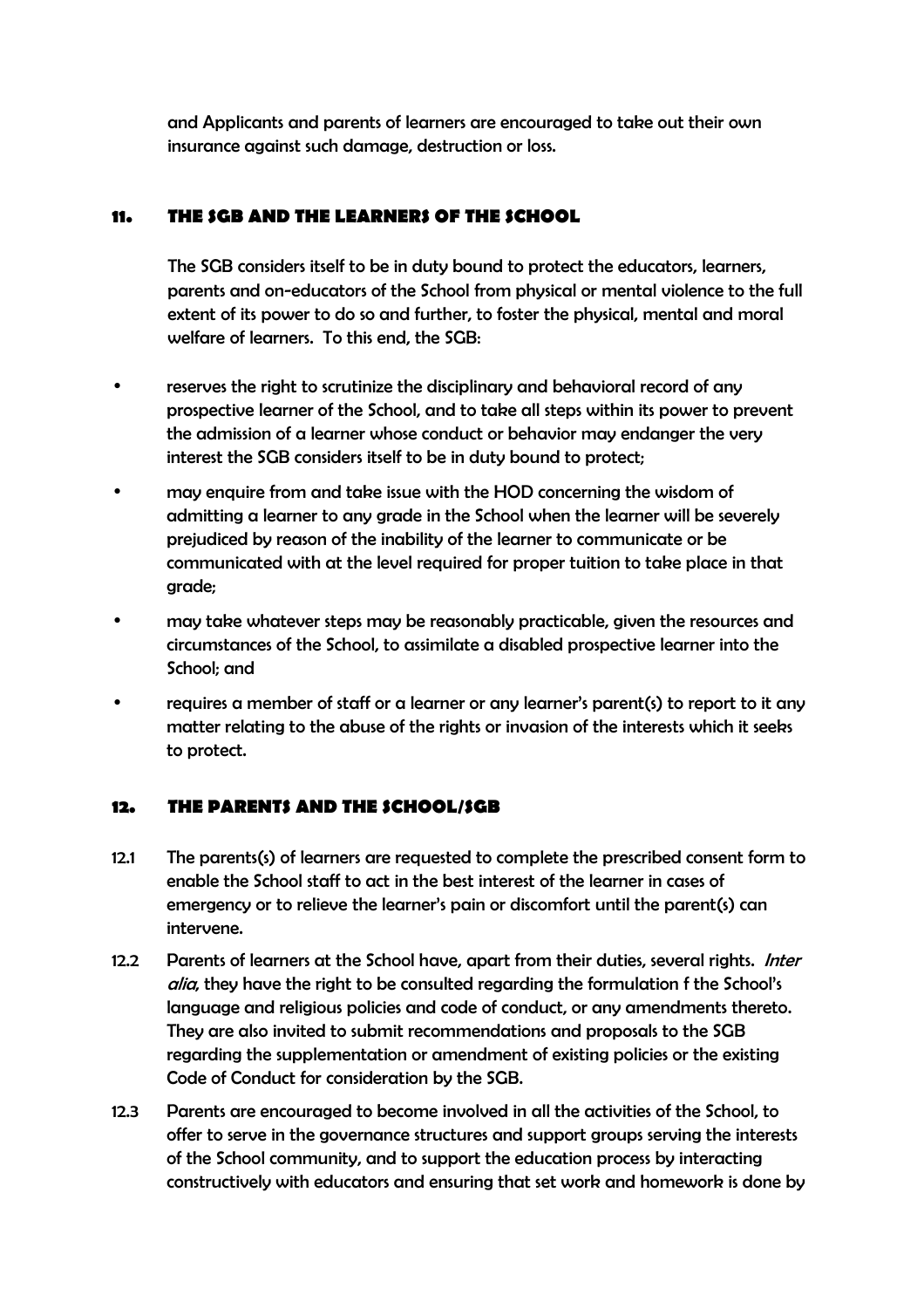the learner conscientiously and punctually. Parents are also required to ensure that their children are properly equipped to participate fully in the tuition process and that they attend school punctually and regularly.

### **13. THE EXIT OF LEARNERS AT HIGH SCHOOL DIE WILGE**

- 13.1 Learners exit when they succeeded to finish and pass Year 4 LSEN.
- 13.2 Learners exit when the school can prove that the particular learner reached

his/her ceiling and that he/she will not be able to cope in the next year or that he/she will keep on failing because of the learner's inability.

- 13.3 In conjunction with 13.2 when the learner is to old for the year that he/she currently can't pass, eg – 16 year old in a class with 13 year old learners.
- 13.4 Learners can also specialized in a specific skill after completing his/her Year 4 LSEN
- 13.5 The SGB may at its discretion also decide to refuse a Year 4 LSEN learner who applies for readmission, on the grounds of the School's capacity, infra structure, size of the Year 4 group to which the learner wishes to be admitted and the ability and behavior of the learner.

### **14. CAPASITY**

The SGB has determined the School's maximum capacity for learner admission as follows:

- 14.1 The following factors were considered in determining the School's capacity"
- That learners' best interests have preference
- The number of educators available
- The space available for administrative needs
- The number of appropriate classrooms available
- Space needs for sports, cultural and recreational activities
- The available space in the current computer centers, workshops and school hall
- The sanitary facilities available
- Parking facilities
- Safety measures very important issue at the workshops where learners work with dangerous machines.
- The maximum number of learners permitted per class
- Internationally recognized best practice with regard to class size in order to deliver effective and efficient quality education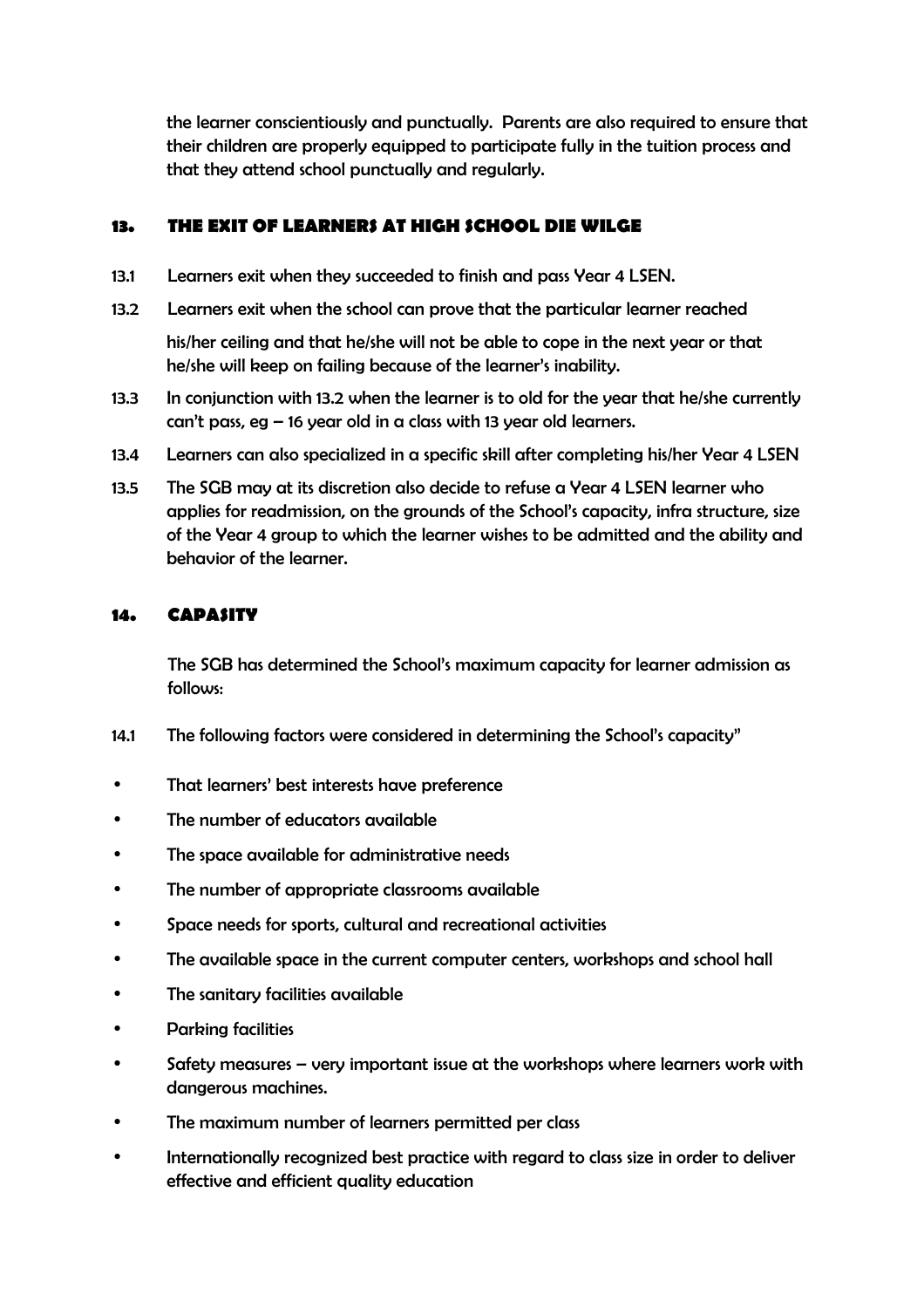14.2 Maximum number of learners in High School Die Wilge: 670

14.3 Maximum number of learners per class: Year 1 - Year 4 = 20

Orientation 1 = 15

WE, THE UNDERSIGNED, HEREBY DECLARE THAT THIS POLICY DOCUMENT IS THE OFFICIAL ADMISSION POLICY OF HIGH SCHOOL DIE WILGE.

\_\_\_\_\_\_\_\_\_\_\_\_\_\_\_\_\_\_\_\_\_\_\_\_\_\_\_\_\_\_\_\_\_\_\_ \_\_\_\_\_\_\_\_\_\_\_\_\_\_\_\_\_\_\_\_\_\_\_\_\_\_\_\_\_\_\_\_\_\_\_

MR. A.B. RUDD MR. L.W. MOJAPELE PRINCIPAL CHAIRPERSON – SGB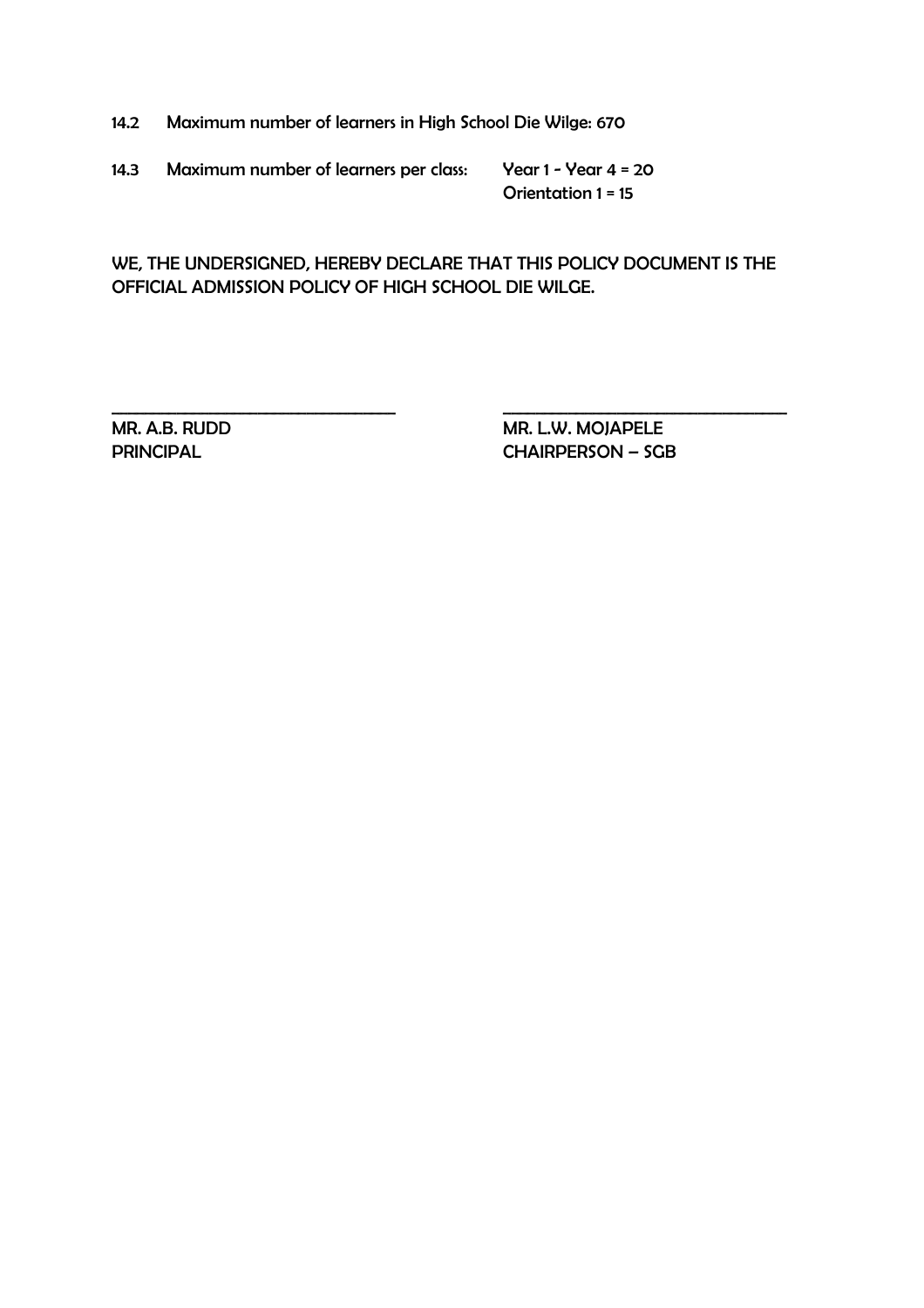# **HIGH SCHOOL DIE WILGE**



## **ADMISSION POLICY**

## **SCHEDULE A**

Information required by the SGB in addition to the required to be furnished in terms of Ministerial Policy or Provincial Policy or Law:

- 1. The name, residential address, work address and all telephonic, telefax or e-mail contact details of each person falling under the definition of "Parent" in SASA
- 2. A certified copy of any Court Order or testamentary document confirming guardianship or custody or any similar right of the person ("Parent" claiming such right.
- 3. An affidavit, employer's certificate, electricity or other account or any other proof reasonably required by the SGB to verify the place of residence of a learner and his/her "parents" or the fact and place of employment of the "parents" of the learner.
- 4. A copy of the identity or other document confirming the identity of each person falling within the definition of "parent" in SASA to the reasonable satisfaction of the SGB.
- 5. Written authority of the parent(s)/guardian(s)/person(s) referred to in paragraph 2, to any person to represent him/her'/the in applying for the admission of the learner to the School or in any other matter affecting the learner.
- 6. The language of tuition chosen on behalf of the prospective learner.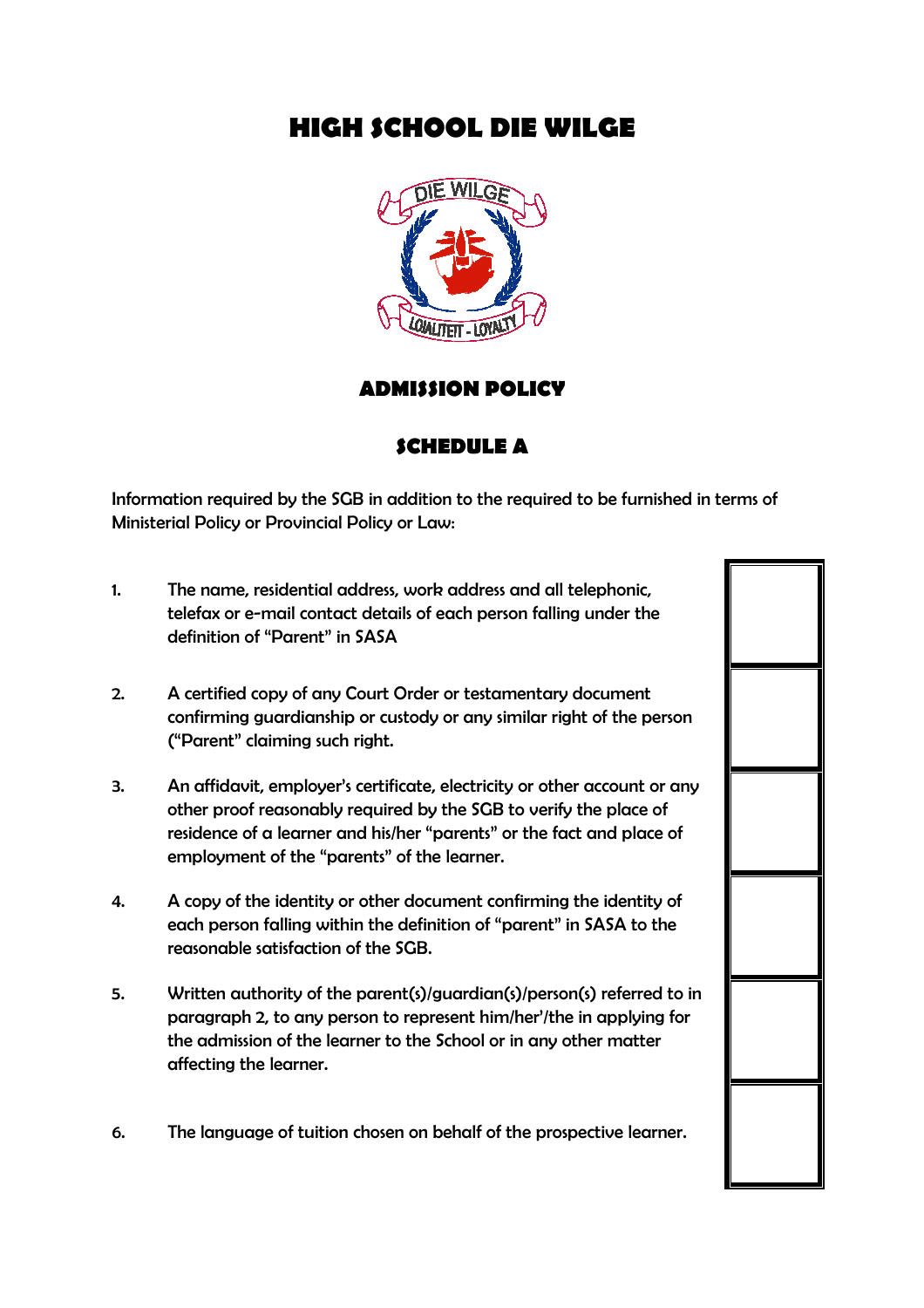- 7. Details of any notifiable disease from which the learner is or may be suffering.
- 8. Details of any serious misconduct of which the learner may have been found guilty by a Court of Law or an SGB at any school where the learner may previously have been enrolled.
- 9. A Certificate of Conduct completed by the school where the learner is presently enrolled.
- 10. Details of any condition in the learner which may endanger the physical welfare of any of the learners or staff members of the School.
- 11. Details of any specific needs the learner may have and which may require attention to maximise the learner's school experience or promote his/her best interests.
- 12. Details of any condition or circumstances of which the School should be aware in order to protect the best interests of the learner and/or any other learners of the school.
- 13. If applying for a bursary:
- 13.1 Application for exemption/discount on/for school fees
- 13.2 Application for the allocation of a hostel bursary special schools
- 13.3 Application for a transport subsidy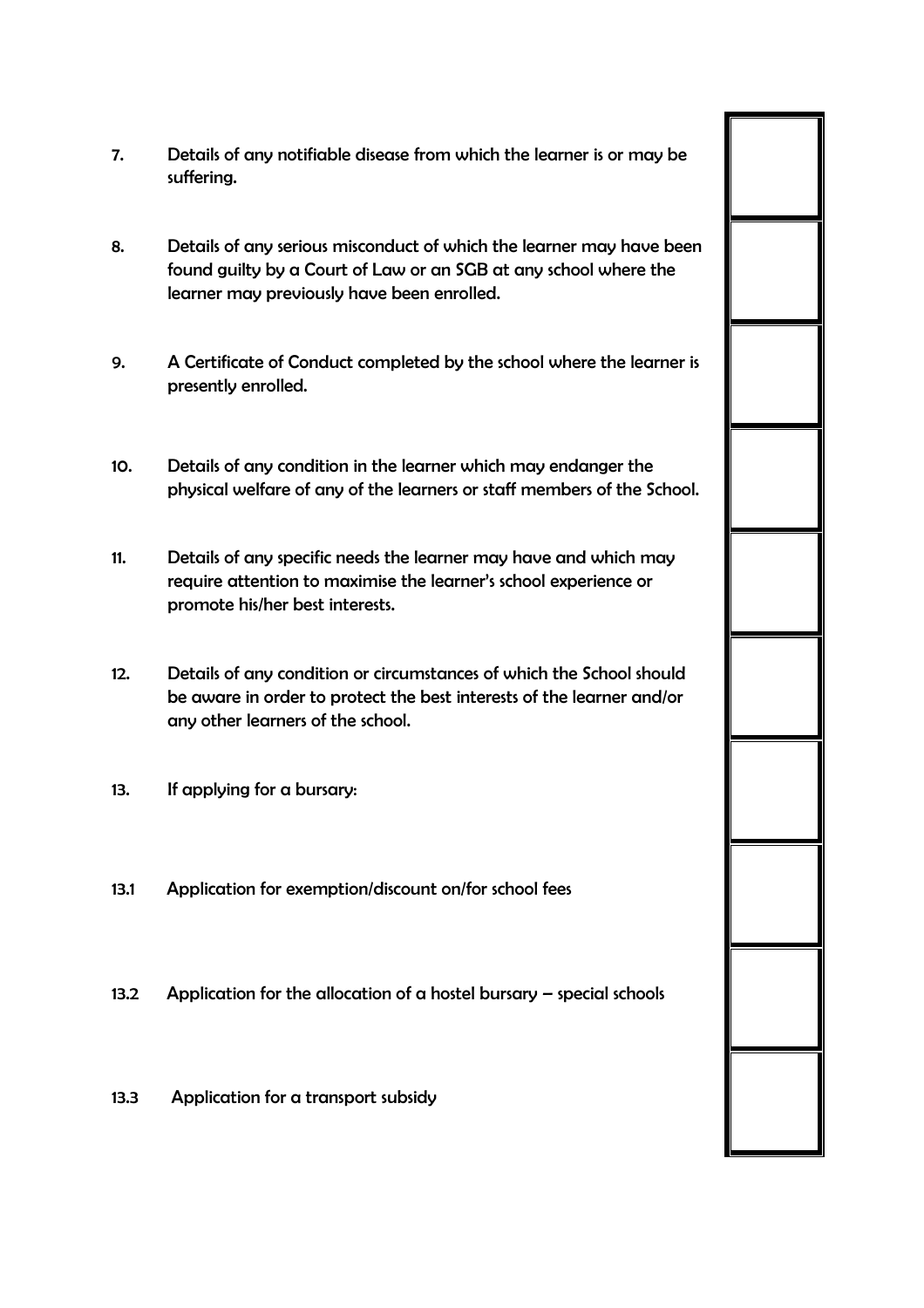# **HIGH SCHOOL DIE WILGE**



# **ADMISSION POLICY**

## **SCHEDULE B**

# **POLICY: LEARNER NUMBERS (determining physical capacity)**

### **1. OBJECTIVE**

In order to create an ideal learning environment for maximum learning by each learner. This is achieved by optimally utilising facilities with a view to successful knowledge transfer and a positive learning experience.

### **2. DOCUMENTS USED/CONSULTED**

- The constitution of the Republic of South Africa, No. 108 of 1996
- The South African Schools Act, No. 84 of 1996
- The Occupational Health and Safety Act, No. 85 of 1993
- SABS 0400 building regulations
- Curriculum statements and other distributed policy documents (such as the National curriculum statements Grade 10-12: Hospitality Studies, January 2008)

### **3. DETERMINING LEARNER CAPACITY**

### **3.1 Classrooms (provided by state)**

| <b>TYPE</b> | <b>NUMBER</b> |
|-------------|---------------|
| Permanent   |               |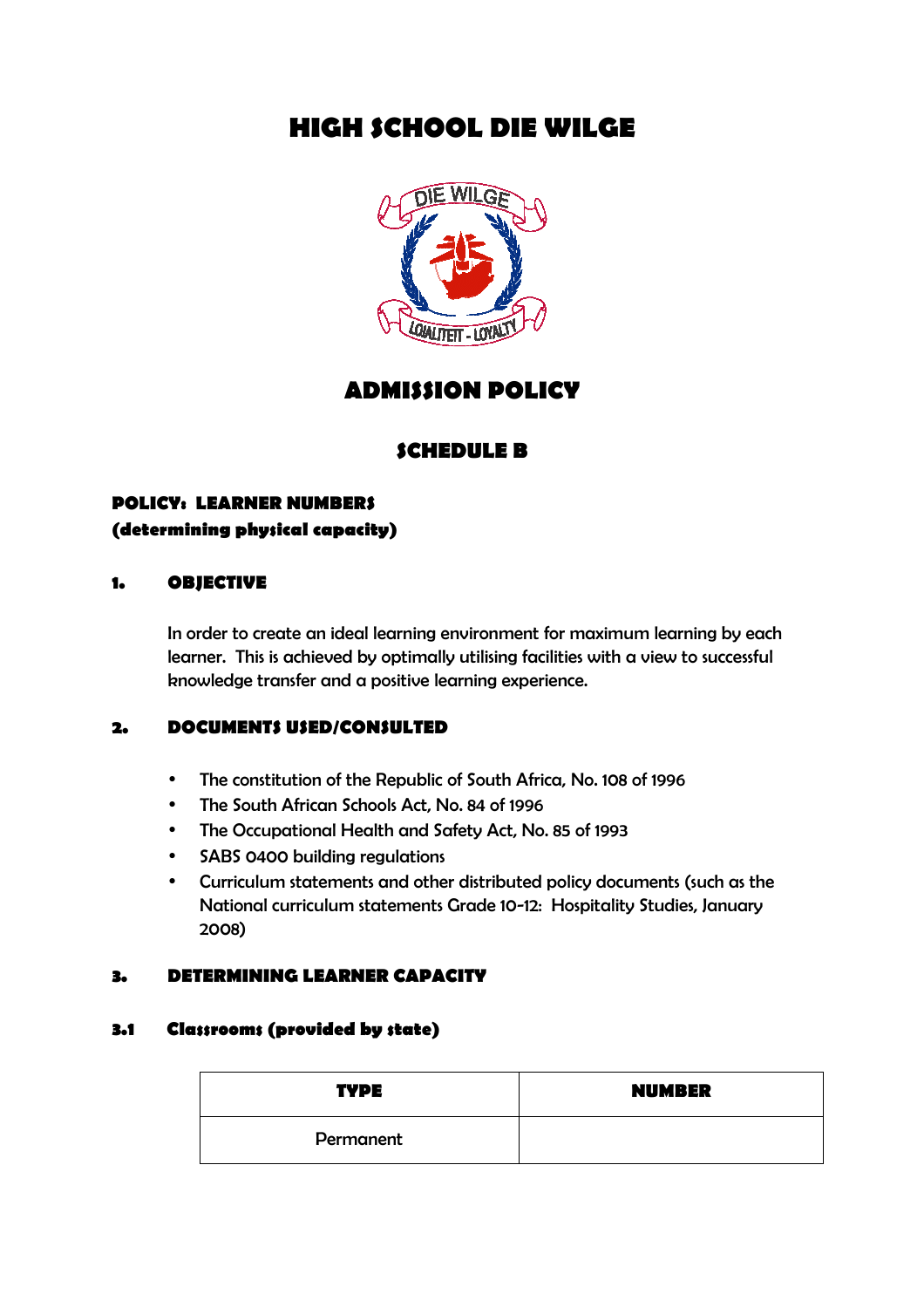### **3.2 Capacity**

#### 3.2.1 **Learners per classroom**

Formula: Class size (m²) minus total number of learner desk (m²) and teacher's desk (m²) and other furniture/equipment such as cabinets, minus 2,25 m² (space for educator)  $\div$  0,9 m<sup>2</sup> (space per learner) = learner capacity per classroom.

## **(SABS 0400 standards determine that each learner must have 0,9 m² room to move, and each educator 2,25 m².)**

#### **3.2.2 Learners per school**

Total number of classrooms x maximum learner capacity per class = school capacity

Other facilities not appropriate as classrooms

- Computer centres
- Media centre
- School hall
- Offices
- Staff room
- Meeting room
- Storerooms

#### **3.3 Dressing rooms**

Number of boys:

| <b>BOYS</b>    | <b>ACTUAL NUMBER</b> | <b>SABS NUMBER</b> |
|----------------|----------------------|--------------------|
| <b>Toilets</b> |                      |                    |
| <b>Urinals</b> |                      |                    |
| Washbasins     |                      |                    |